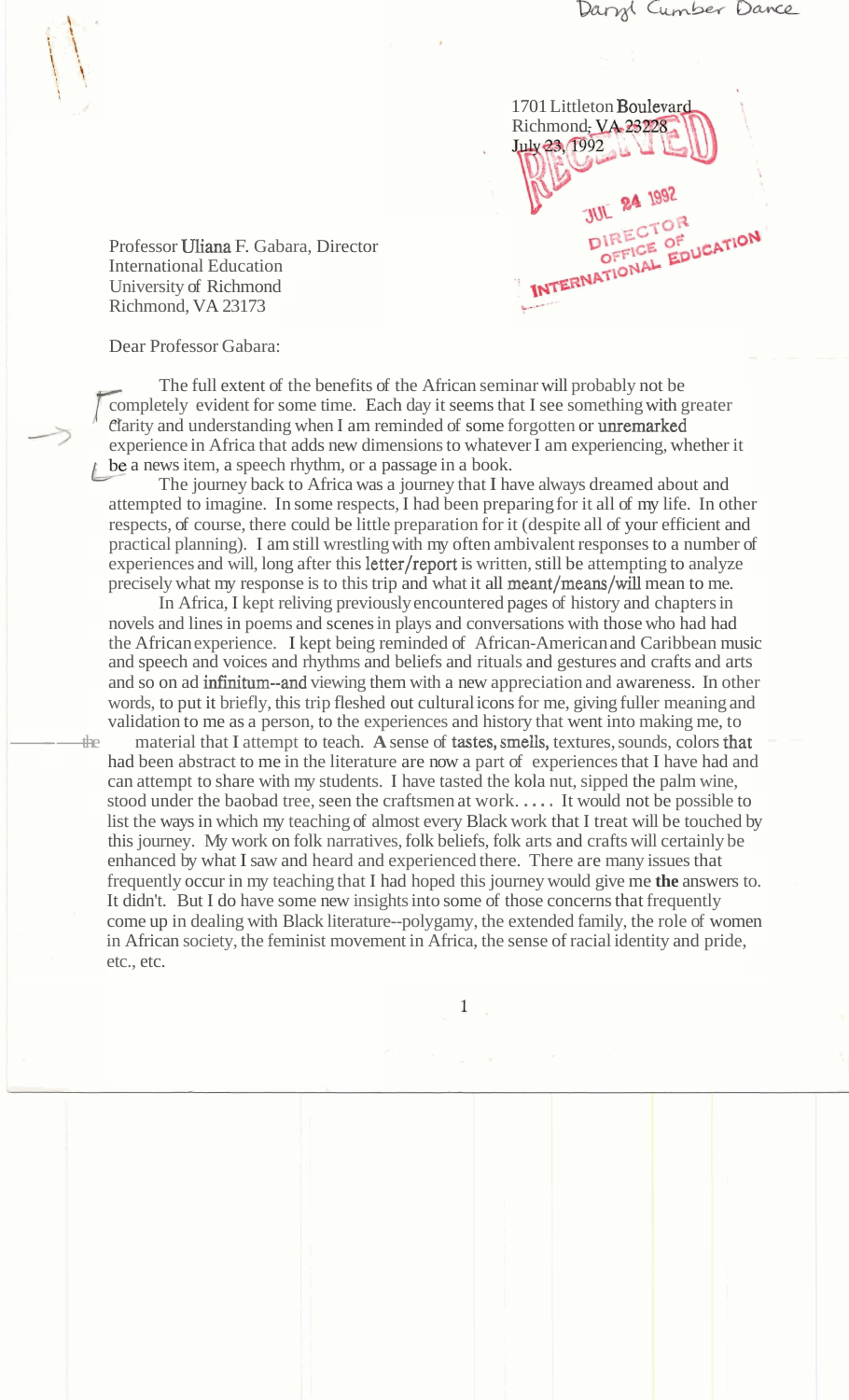I can't claim to have developed any authoritative body of knowledge about any area, but I did learn a bit more about a number of subjects that are important to me in my attempts to teach the folklore and literature of the African diaspora and to be generally informed about the culture that produced them: religion, history, politics, economics, social structure, family organization, philosophy, language, arts and crafts, proverbs, music, foods, fashions, etc. I have expanded my awareness of sources to seek further information and even added a few important volumes to my library. I also now know some individuals to whom I can write for specific information and material.

A visit to three nations and glimpses of a few people are hardly adequate to draw any broad conclusions about Africans, but I am happy to have met some Africans and to have observed among some individuals their pride in their history, their delight in their resistance to European colonialism, their strong commitment to their traditions, their determination to restore their nations to their greatness (I also observed Africans who offered opposing views to all of these). Though most present-day Africans may never have visited a slave fort and may never think of what went on there in bygone years, I shall never forget the righteous indignation, the sarcastic wit of one man whose life is dedicated to making sure that the world will never forget the pain and the suffering of those waiting there to be sold into slavery in America or the impact of that slave trade on the continent of Africa. There were countless brief encounters similar to this one that created lasting impressions and made me reflect with Octavia Butler's protagonist in *Kindred*, "These people were my relatives, my ancestors. And this place could be my refuge."

On a very subjective level, my responses to Africa were a mass of contradictions--of joy and sadness, pleasure and anger, comfort and pain, fulfillment and disappointment, delight and disgust, pride and shame. It was at times an emotional roller coaster, made all the more difficult because of the plethora of restraints that constrained me from an unselfconscious expression of my emotions. Might I be perceived by others or by myself as being too American, too Westernized, too assimilated, too alienated, too middle-class, too eager, too inquisitive, too inhibited, too uninhibited, too objective, too subjective, too angry, too frightened, too friendly, too unfriendly, too emotional, too sentimental, too reluctant, too tightfisted, too gullible, too, too, too . . . . For a brief moment one day, I closed myself to all those other eyes and ears, and gave myself to Africa. I listened to the voices of Arna Ata and Paule, Kamau and Langston, Wright and Dathorne, and the echoes of the Sundiata; and I did not suppress the emotions that opening up to those voices released I enthusiastically kneeled on the soil and scooped up a handful; I gazed in the distance at Goree and shed the tears I could not let others see and uttered the execrations I could not let others hear. I ran to my room and grabbed a bottle of wine, uncorked it and standing on my balcony I offered my libation to the ancestors, unknown but not forgotten, and I begged that they would not forget me.

This then is what I think sums up the ultimate meaning of this trip for me: **memory.**  Everywhere in Africa **memory** is valued. People are judged on the basis of what they remember and how meaningful that "rememory" is in their lives. Equally as important is the concommitant obligation of testimony, requiring, obviously, Nommo, the power of the word. Almost all the Black folklore and literature that I teach deals ultimately with giving voice to memory and the salvation that comes from the knowledge thereby derived. **As** a result of this trip my testifying/teaching will be more enlightened and inspired and

 $\mathfrak{D}$